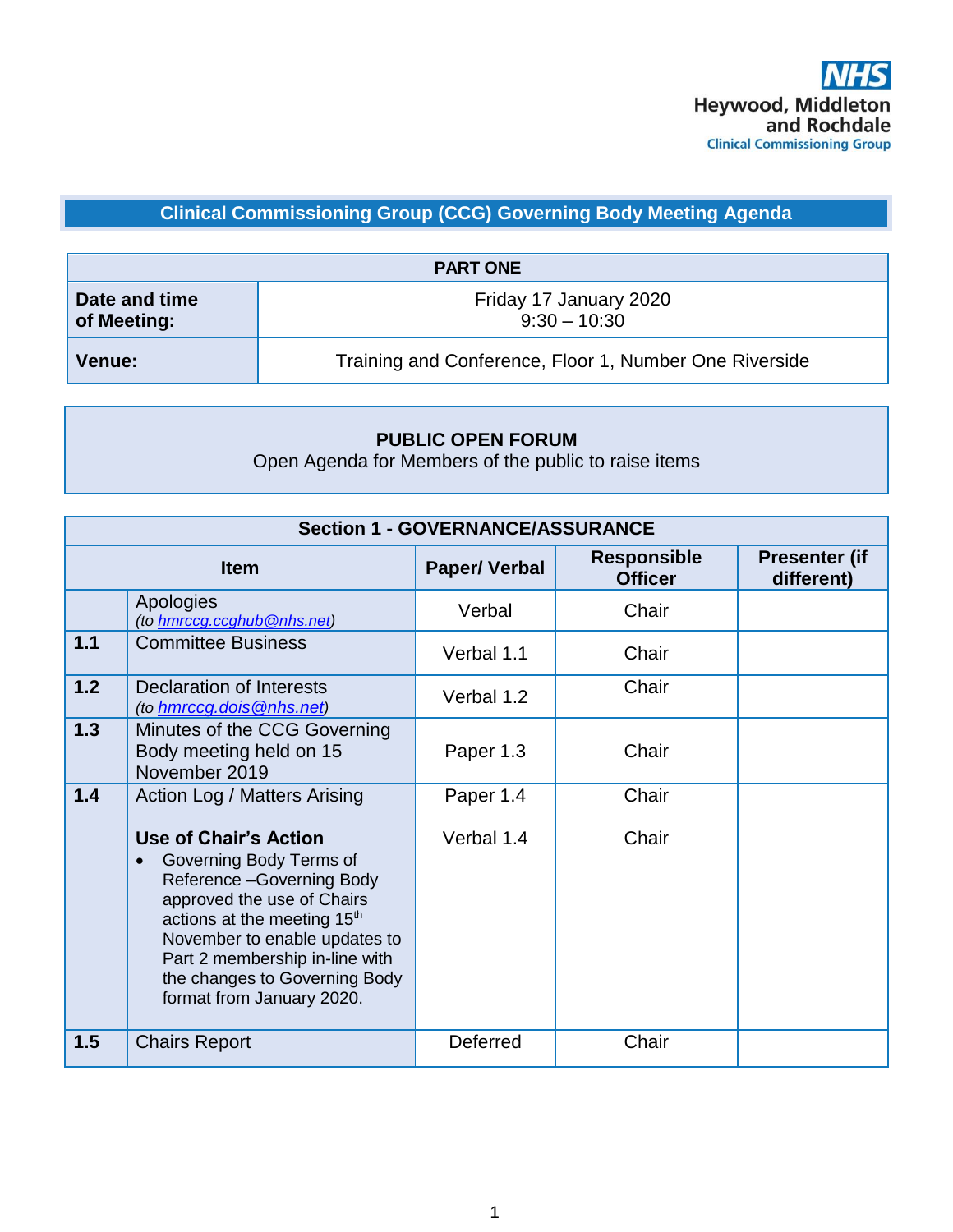| <b>Section 2 - ITEMS FOR DECISION</b> |                                                                                                            |                                      |                                      |                                    |
|---------------------------------------|------------------------------------------------------------------------------------------------------------|--------------------------------------|--------------------------------------|------------------------------------|
| <b>Item</b>                           |                                                                                                            | <b>Paper/Verbal</b><br>/Presentation | <b>Responsible</b><br><b>Officer</b> | <b>Presenter (if</b><br>different) |
| $\sqrt{2.1}$                          | <b>Emergency Preparedness</b><br><b>Resilience and Response</b><br>(EPRR) 2019/20 Core<br><b>Standards</b> | Paper 2.1                            | K Hurley                             |                                    |
| 2.2                                   | <b>Information Governance</b><br>Management Group (IGMG)<br><b>Terms of Reference</b>                      | Paper 2.2                            | S Evans                              |                                    |
| 2.3                                   | <b>Clinical &amp; Professional Advisory</b><br>Panel (CPAP) Terms of<br>Reference                          | Paper 2.3                            | Dr A York                            |                                    |

| <b>Section 3 - ITEMS FOR DISCUSSION</b> |                                                         |                     |                                      |                                    |
|-----------------------------------------|---------------------------------------------------------|---------------------|--------------------------------------|------------------------------------|
|                                         | <b>Item</b>                                             | <b>Paper/Verbal</b> | <b>Responsible</b><br><b>Officer</b> | <b>Presenter (if</b><br>different) |
| 3.1                                     | <b>Quality and Safeguarding:</b>                        |                     |                                      |                                    |
|                                         | <b>Quality and Safeguarding</b><br>Report               | Paper 3.1           | <b>K</b> Hurley                      | A Kelly                            |
| 3.2                                     | <b>Quality Premium:</b>                                 |                     |                                      |                                    |
|                                         | <b>Quality Premium Report</b>                           | Verbal 3.2          | S McIvor                             | K Thompson                         |
| 3.3                                     | <b>Performance:</b>                                     |                     |                                      |                                    |
|                                         | Performance Report                                      | Paper 3.3           | S McIvor                             | K Thompson                         |
| 3.4                                     | <b>Risk and Assurance:</b>                              |                     |                                      |                                    |
|                                         | Corporate Risk Register &<br><b>Assurance Framework</b> | Paper 3.4           | S McIvor                             | K Thompson                         |
| 3.5                                     | <b>Finance:</b>                                         |                     |                                      |                                    |
|                                         | <b>Finance Report</b>                                   | Paper 3.5           | S Evans                              |                                    |
| 3.6                                     | General:                                                |                     |                                      |                                    |
|                                         | <b>Functions Update</b>                                 | Verbal 3.6          | <b>K</b> Hurley                      |                                    |

| Section 4 - REPORTS - PROVIDED FOR INFORMATION ONLY<br>(including Sub-Committee updates) |                                                                                                                |           |           |                      |
|------------------------------------------------------------------------------------------|----------------------------------------------------------------------------------------------------------------|-----------|-----------|----------------------|
|                                                                                          | <b>Responsible</b><br><b>Paper/Verbal</b><br><b>Item</b><br>different)<br><b>Officer</b>                       |           |           | <b>Presenter (if</b> |
| $4.1$                                                                                    | <b>Clinical, Professional</b><br><b>Advisory Panel (CPAP)</b> (from 1<br>November and 6 December 2019 meeting) | Paper 4.1 | Dr A York |                      |
| 4.2                                                                                      | <b>Integrated Commissioning</b><br><b>Board (ICB)</b> (from 3 December<br>meeting)                             | Paper 4.2 | D Dawson  |                      |